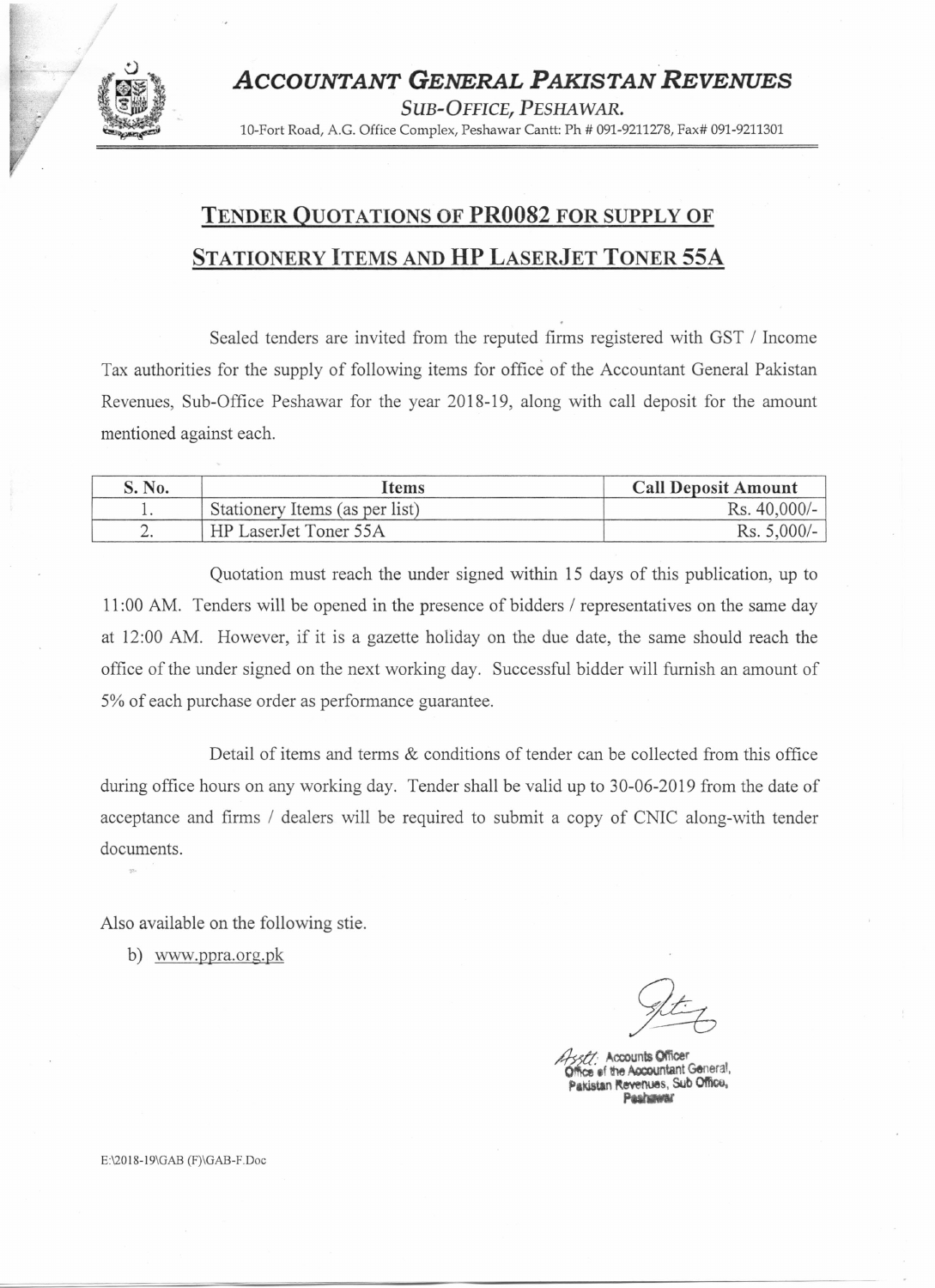<u>اكادَنْتُ جزل پاكستان ريوينيوز، سب آفس، پشاور (PR0082)</u> <u>ٹینڈربرائے سٹیشزی سامان، لیزر پرینٹرٹونر 55A</u>

## شرائط وضوابط مالي سال 19-2018

ٹینڈ رد ہندگان اپنے نرخ بمعہ ساب<sup>قی</sup>کس ، اَنکم<sup>تیک</sup>س غیرمشر وططور پراورنا قابل تر دیدلفظوں اور ہندسوں دونوں میںتحریرکریں**اورٹینڈر کے**  $.1$ ہمراہ انگم ٹیکس اور بیلز ٹیکس رجسٹریشن سر ٹیفیکیٹ منسلک کئے جا ٹیں۔ ان دستاویزات کی غیر موجودگی میں ٹینڈرنامنظورہوگا۔ اشیاء کے زخ وغیر ہیلز ٹیکس ،انکم ٹیکس بشمول ان،پی ٹیکسز کے علیحدہ تحریر کئے جا ئیں جوسیلائراشیاء سلز ٹیکس سے مشتثنى ہوں ان کے سامنے  $\mathcal{P}$ (Exempt) لکھاجائے، اورتح ریک شوت بھی مہاکرناہوگا۔ ہرٹینڈ رکےہمراہ الگ الگ زرحنانت بجق اکاؤنٹیٹ جز ل پاکستان ریوینیوز، پنیاور بنک ڈرافٹ کیصورت میں نیسلک کیاجائے۔ علاوہ  $\cdot$ 3 ازيں کيش پاکراس ڇپڪ قابل قبول نہيں ہوگا۔ اشیاء سپلائی آرڈریلنے کےفوراً بعد15 دن کےاندرفراہم کرناہوں گی بصورت دیگرز رضانت بحق سرکار صبط کر لی جائیگی۔  $\mathcal{A}$ فراہم کر دہ اشیاء کی ادائیگی تعداداور معیار کی تسلی بخش بڑ تال کے بعد کی جائیگی ۔  $\overline{5}$ انکم ٹیکس حکومت کے مقرر کر د ہ نرخ کے مطابق کا ٹاجائیگا۔  $6$ افسرمجاز دجہ بتائے بغیرکسی ٹینڈ رکوکمل پاجز وی طور پرمنظور پامستر دکرنے کاحق محفوظ رکھتاہے۔  $\overline{7}$ <sup>س</sup>سی فر دیافراہم کنندہ کودوران سال ہے پیکسز ڈیوٹیز میں اضافیہ پا کرنسی کی شرح کی کمی کے ممن میں کوئی تلافی نہیں دی جائیگی اور نہ ہی  $8$ منظورشدہ نرخ میں تبدیلی کی جائے گی۔ حکومت کی طرف سے دوران سال سازٹیکس کی شرح میں کمی پا ہشتنی کی صورت میں سپلائر کواپنے نرخ کم کرنے ہو گئے ۔ 9 ز رضانت سلائی کمل کرنے کی صورت میں سال ختم ہونے کے ایک ماہ بعد واپس کی جائیگی ۔  $.10$ سیلائراشیاءکومحکمہ منبراکےگودام تک پہنچانے کا پابند ہوگا۔  $.11$ اشیاءوغیر ہضرورت بڑنے برمقررہ وقت کےاندرفراہم کرناہوگی۔  $.12$ کامیاب بو لی د ہندہ کوا کا دَنٹنٹ جنر ل پاکستان ریوینیوز ،پشاور سے مندرجہ بالانثرائط وضوابط کی پابندی کاتحریری معامدہ کرنا ہوگا۔  $.13$ ہر کوٹیشن کےہمراہ علیحدہ علیحدہ کال ڈیپاز ٹ منسلک کرنا ہوگا۔  $.14$ 

sstt. Accounts Office ice of the Accountant Ge Pakistan Revenues, Sub Office,

Peshawar